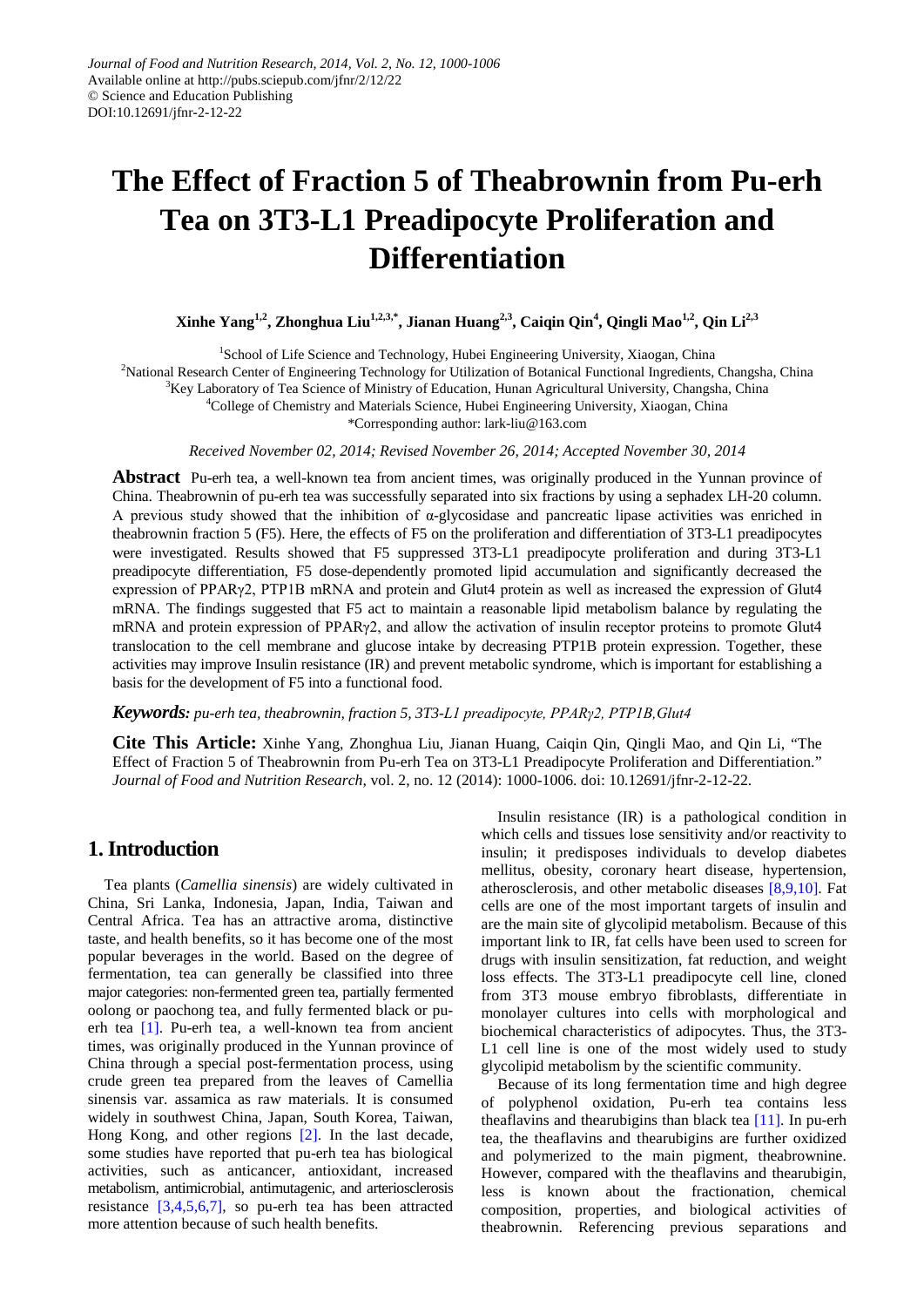preparations of theaflavins and thearubigins, the authors successfully separated theabrownin into six fractions using a sephadex LH-20 column [\[12\].](#page-5-5) A previous study showed that theabrownin could inhibit α-glucosidase and pancreatic lipase, and this activity was enriched in Fraction 5 (F5). Here, the effect of F5 on the proliferation and differentiation of 3T3-L1 preadipocytes was investigated to better understand the hypoglycemic and lipid-reducing activities of F5. These data will be important for establishing a basis for the development of F5 into a functional food.

# **2. Materials and Methods**

### **2.1. Materials**

HPLC grade N,N-Dimethyl formamide and methanol were purchased from Changsha Keningxinye Bioengineering Co., Ltd, China. Insulin, dexamethasone(DEX), 3-isobutyl-1 methylxanthine(IBMX), bis-acryamide, ammonium persulfate, N,N,N′,N′-tetramethylethylenediamine, phenylmethanesulfonyl fluoride (PMSF), acrylamide, ethylenediaminetetraacetic acid disodium, sodium dodecyl sulfate (SDS), dithiothreitol, dimethyl sulfoxide (DMSO) and trypsin were purchased from Sigma-Aldrich(St. Louis, MO, USA). Diethylpyrocarbonate, trizol, oligo(dT), reaction buffer, RNase inhibitor, dNTP mix, M-MLV reverse transcriptase and SYBR Green dye were purchased from Fermentas of Thermo Fisher Scientific (Waltham, MA, USA). Antibodies that recognize β-actin, PPARγ2, PTP1B and Glut4 were purchased from Abcam (Cambridge, UK). Antibodies that recognize rabbit IgG conjugated with horseradish peroxidase (HRP) were purchased from Beijing Zhongshanjinqiao Bioengineering Co, Ltd, China. Chemiluminescent HRP substrate for western blotting was purchased from Millipore (Billerica, MA, USA). 3-(4,5 dimethylthiazol-2-yl)-2,5-diphenyltetrazolium bromide (MTT) and non-fat dried milk were purchased from Amresco (Solon, OH, USA). All other reagents were from vendors in China.

Pu-erh tea producted in 2007 was provided by the Longrun Tea Group (Yunnan Province, China). 3T3-L1 preadipocyte cells were purchased from the cell resource center at the Shanghai Institute for Biological Sciences, Chinese Academy of Sciences Institute and Sephadex LH-20 from Beijing Hui De Yi Technology Co. LTD, China.

### **2.2. Preparation of F5 of Theabrownin from Pu-erh Tea**

F5 of theabrownin from pu-erh tea was prepared by using previously published methods  $[12]$ . Pu-erh tea  $(30 g)$ was extracted with 90°C hot water (750 mL) for 70 min. The filtrate was condensed to a 150 mL volume by rotary vacuum concentration. Then, the filtrate was successively extracted six times with chloroform, ethyl acetate, and *n*butanol, and the remaining water layer was condensed in using rotary vacuum concentration until the odor of the solvent vanished. The product was freeze dried to obtain a crude theabrownin extract. To fractionate theabrownin, the crude extract (350 mg) was dissolved in distilled water, filtered, and loaded onto a sephadex LH-20 column. The column was eluted with 40% acetone in water. Six fractions of eluate were collected at a speed of 0.05 bed

volume per hour. Each fraction collected corresponded to an eluted pigmented band and the solution containing the fifth pigmented band was condensed by rotary vacuum concentration until the organic solvent smell disappeared. The product was freeze dried to obtain a powder, termed F5.

## **2.3. Analysis of Conventional Ingredients in F5 of Theabrownin from Pu-erh Tea**

Total polyphenol content was determined by the Folin– Denis method using gallic acid as a standard [\[13\].](#page-5-6) Total carbohydrate content was determined by the phenol-sulfuric acid method using glucose as a standard [\[14\].](#page-5-7) Total protein content was determined by the Coomassie Brilliant Blue method using bovine serum albumin as a standard [\[15\].](#page-5-8) The concentration of catechins and caffeine were determined using a HPLC system (LC-2010A; Shimadzu Corp., Kyoto, Japan) equipped with a Shimpack VP-ODS C18 column  $(5 \text{ mm}, 4.6 \times 150 \text{ mm}, 35^{\circ}\text{C})$  at 278 nm, as previously described with some modifications [\[16\].](#page-5-9) Solvents A (water) and B (N,N-Dimethylformamide: methanol: acetic acid, 20:1:0.5, v/v) were run on linear gradients, with B increasing from 14% to 23% within 13 min, and from 23% to 36% within the next 12 min. Columns were maintained for 3 min thereafter at a rate of 1.0 mL min–1 . The concentrations of catechins and caffeine were quantified by their peak areas compared with those of standards prepared from validated compounds.

#### **2.4. MTT Assay**

3T3-L1 preadipocytes were seeded into 96-well plates at  $1\times10^4$  cells per well and grew them in 100  $\mu$ L Dulbecco's Modified Eagle Medium (DMEM) containing 10% fetal calf serum (FCS). When the cells were about70% confluent, they were cultured with DMEM containing 10% FCS and various concentrations of F5. After cells were cultured for 24, 48, or 72 h, they were incubated with 20 µL of MTT solution (5 mg/mL in PBS) that was added to media for 4 h at 37°C. Next, media was discarded and cells were treated with 100 μL DMSO per well. The 96-well plates were gently shaken for 10 min in the dark and then relative cell viability was determined by measuring absorbance at 490 nm using a Varioskan Flash Multimode Reader (Thermo Scientific, Country).

#### **2.5. Oil Red O Staining**

3T3-L1 cells were seeded in triplicate in six-well plates at  $2.5 \times 10^5$  cells per well and grew them to confluence in high glucose DMEM for 2 days. Cells were then induced to differentiate using the following schedule of media and hormone additions: 0.5 mM IBMX, 1 μM DEX, and 10 μg  $mL^{-1}$  insulin. Various concentrations of F5, 5  $\mu$ M fenofibrate (Fen), or 5  $\mu$ M rosiglitazone (Ros) was also added to media of the treatment groups throughout the entire differentiation process. Control groups contained identical media but no added compound. On day 2, the media was replaced with high glucose DMEM containing 10 μg mL $^{-1}$  insulin. On days 4 and 6, the media was replaced with high glucose DMEM containing 10% FCS. On day 8, the media was replaced with 4% paraformaldehyde, and cells were incubated for 1 h at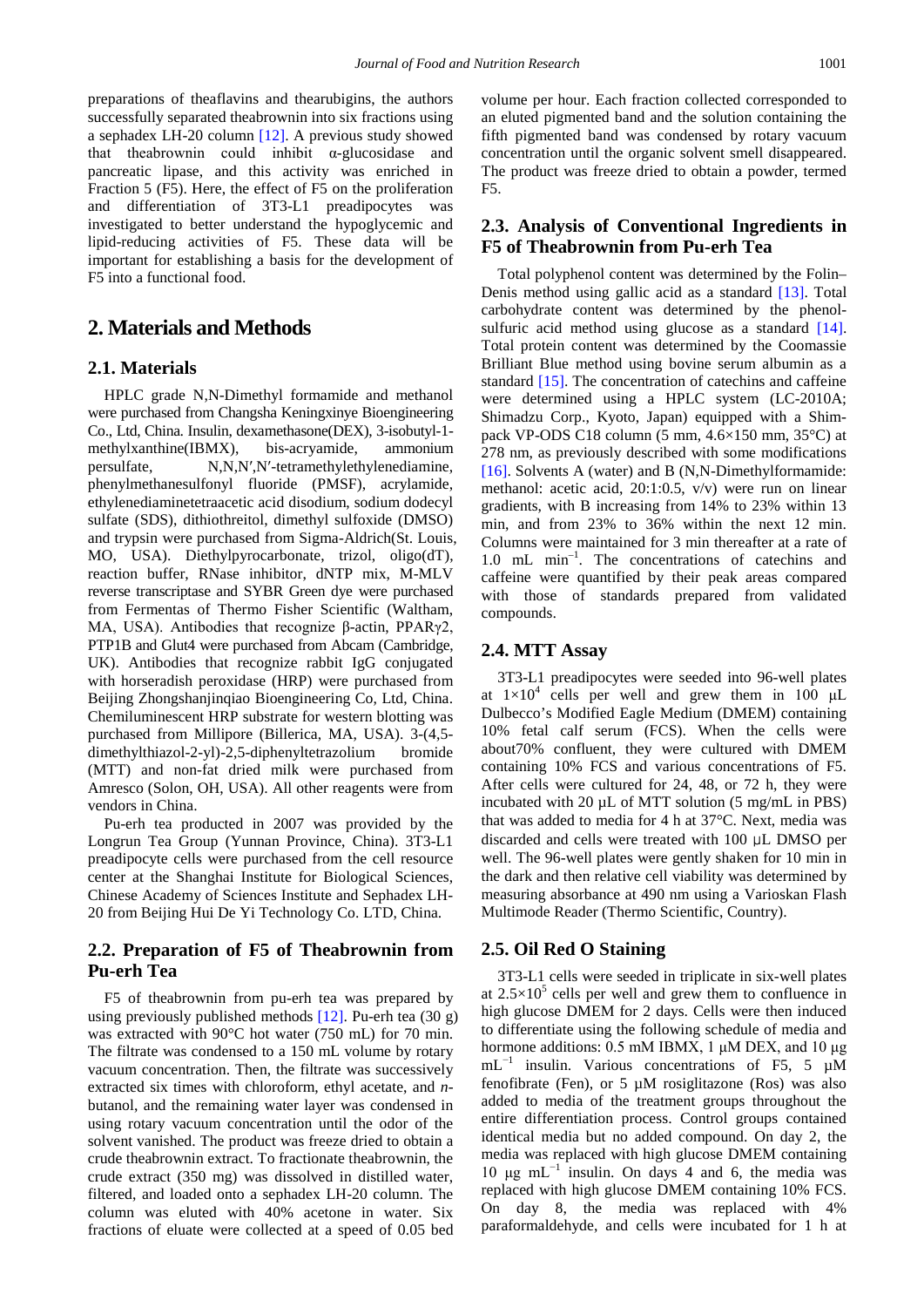room temperature, washed with 60% isopropanol, and then allowed to dry. Oil red O working solution was added to each well for 45 min, and then cells were washed with a deionized water. Cell images were obtained using an Olympus BX51TF microscope with imaging software. To quantify lipid accumulation, 1 mL isopropanol was added to dissolve the oil red O, then added 100 μL isopropanol containing oil Red O to each well of 96-well plates in triplicate that were used to determine the optical density (OD) by measuring absorbance at 510 nm with a Varioskan Flash Multimode Reader (Thermo Scientific).

#### **2.6. Quantitative Real-time PCR Analysis**

Total RNA using Trizol reagent was extracted from 3T3-L1 preadipocytes that were treated with 50 µg/mL F5, 5 µM Fen, or 5 µM Ros throughout the differentiation process. cDNA was synthesized by using a M-MLV

Reverse Transcriptase Kit following the manufacturer's specifications and 2 µg of total RNA. Gene expression in 3T3-L1 cells treated with 50 µg/mL F5, 5 µM Fen, or 5 µM Ros was assessed by quantitative RT-PCR. The primers [\(Table 1\)](#page-2-0) were designed for qPCR with  $Primary<sup>+</sup>$ software using cDNA sequences as templates. Reactions were carried out with the Rotor-Gene Q6200 Real-Time PCR System (Qiagen) using three-step cycling conditions of denaturation at 95°C for 10 min, followed by 40 cycles of 95°C for 10 s, 60°C for 15 s, and 72°C for 20 s. The reaction mixture (20 μL) contained 0.5 μL cDNA solution, 10 μL Platinum SYBR® Green qPCR SuperMix-UDG, 0.4 μL of each primer (10 μM/L), and 8.7 μL doubledeionized water purified with a Millipore filter. Each reaction was performed in triplicate and the results expressed were the fold-change relative to the controls after normalizing to β-actin expression levels.

**Table 1. Primer Sequences for quantitative PCR**

<span id="page-2-0"></span>

| Gene Name           | Froward primer $(5^{\prime}$ -3') | Reverse primer $(3'$ -5') | Product size (pb) |
|---------------------|-----------------------------------|---------------------------|-------------------|
| β-actin             | 5-agccatgtacgtagccatcc-3          | 5-ctctcagctgtggtggtgaa-3  | 228               |
| PPAR <sub>Y</sub> 2 | 5-accactograttcotttgac-3          | 5-ccacagactcggcactcaat-3  | 265               |
| PTP1B               | 5-cggaacaggtaccgagatgt-3          | 5-gaagtgcccacatgttttg-3   | 159               |
| GLUT4               | 5-gattetgetgeeettetgte-3          | 5-attggacgctctctctccaa-3  | 168               |
|                     |                                   |                           |                   |

#### **2.7. Western Blot Analysis**

To extract total protein from 3T3-L1 preadipocytes that had been treated with 50 ug/mL F5, 5 uM Fen, or 5 uM Ros throughout the differentiation process, cells were lysed for 30 min in ice-cold RIPA buffer (10 mM Tris-HCl, 150 mM NaCl, 5 mM ethylenediaminetetraacetic acid, 1% Triton X-100, 1% sodium deoxycholate, 0.1% SDS, and 1 mM PMSF). Cell lysates were centrifuged and protein content was determined in the supernatant by using a protein assay kit (Bio-Rad, Hercules, CA, USA). Proteins between 50 and 100 μg were resolved by SDSpolyacrylamide gel electrophoresis and transferred them to a polyvinylidene fluoride membrane. Membranes were blocked for 1 h at room temperature in 10 mM PBS containing 0.2% Tween 20 (TBST) and 5% non-fat milk and then incubated them with target protein-specific antibodies for 12 h at 4 °C. Afterwards, membranes were washed three times with TBST for 5 min, and then incubated them with HRP-conjugated goat anti-rabbit IgG for 1 h. All primary antibodies were used at a dilution of 1:1000 and HRP-conjugated goat anti-rabbit IgG was used at a dilution of 1:10,000. Reactive bands were visualized with an enhanced chemiluminescence detection system at room temperature according to the manufacturer's directions. Band intensities with a FluorChem FC2 universal gel imaging system (Alpha Innotech Corp, San Leandro, CA, USA) were detected and quantified.

#### **2.8. Statistical Analysis**

Statistical analyses were conducted using SPSS version 13.0 for Windows software (IBM, Armonk, NY, USA). Each data set is presented as the mean  $\pm$  standard deviation (SD). Differences between groups were considered to be statistically significant when  $P < 0.01$  or  $P < 0.05$ .

## **3. Results**

## **3.1. Determination of Conventional Ingredients in F5**

The content of caffeine, tea polyphenols, protein, tea polysaccharides, epigallocatechin gallate (EGC), DLcatechin (DL-C), epigallocatechin gallate (EGCG), gallocatechin gallate (GCG), and epicatechin gallate (ECG) in F5 was 0.47%, 56.28%, 14%, 17.66%, 0.555%, 0.511%, 0.024%, 0.083%, and 0.032%, respectively.

# **3.2. F5 Inhibits the Proliferation of 3T3-L1 Preadipocytes**

The concentration-dependent and kinetic effects of F5 on the proliferation of 3T3-L1 preadipocytes were shown in [Figure 1.](#page-3-0) The addition of 10, 20, 30, 50, or 100  $\mu$ g/mL of F5 to 3T3-L1 preadipocyte cultures for 24 h only slightly inhibited cell proliferation. The average inhibition rate of each treatment group was 0.45%, 0.62%, 4.54%, 2.94%, and 6.89%, respectively; the no added F5 control group was used for comparison and none of these differences reached the level of statistical significance. After 48 h of culture with F5, when compared with the control group the average inhibition rate was 7.26%, 16.03% (P < 0.05), 17.64% (P < 0.05), 21.83% (P < 0.01), and  $28.40\%$  (P < 0.01), respectively. After 72 h of culture with F5, when compared with the control group the average inhibition rate was 2.70%, 10.22%, 15.63% (P < 0.05), 9.07%, and 20.24% ( $P < 0.05$ ), respectively.

## **3.3. F5 Promotes Lipid Accumulation during 3T3-L1 Preadipocyte Differentiation**

The lipid content of 3T3-L1 preadipocytes treated for 48 h with different concentrations of F5, 5 μM Ros, or 5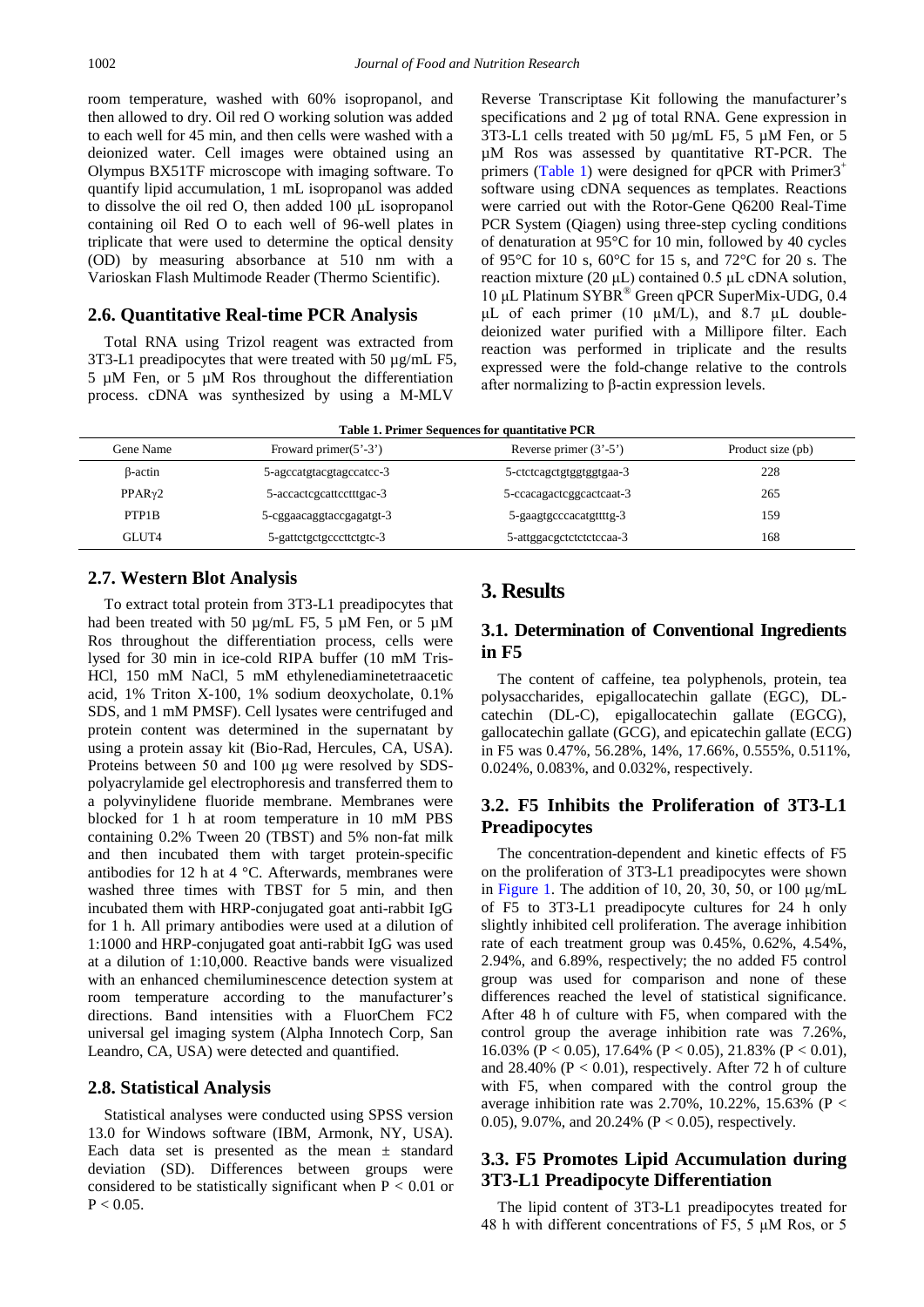μM Fen was shown in [Figure 2.](#page-3-1) The lipid content of the 5 μM Fen treatment group was the lowest, whereas the lipid content of the 5 μM Ros treatment group was the highest. F5 promoted lipid accumulation in a dose-dependent manner that was significantly ( $P < 0.01$ ) higher than the control group (0  $\mu$ g/mL F5) and 5  $\mu$ M Fen treatment group, but significantly ( $P < 0.01$ ) lower than the 5  $\mu$ M Ros treatment group.

<span id="page-3-0"></span>

**Figure 1.** F5 inhibits the proliferation of 3T3-L1 preadipocytes compared with the control group (0  $\mu$ g/mL F5), \*=P<0.01 and #=P<0.05

<span id="page-3-1"></span>

**Figure 2**. F5 promotes lipid accumulation during 3T3-L1 preadipocyte differentiation compared with the control group (0 μg/mL F5), #=P<0.01; compared with the Ros group, &=P<0.01; compared with the Fen group,  $E = P < 0.01$ 

#### **3.4. F5 Decreases PPARγ2 and PTP1B and Increases Glut4 mRNA Expression Levels**

The expression levels of PPARγ2, PTP1B and Glut4 mRNA in differentiated 3T3-L1 preadipocytes treated with 50  $\mu$ g/mL F5, 5  $\mu$ M Ros, or 5  $\mu$ M Fen were shown in [Figure 3](#page-3-2). For PPAR $\gamma$ 2, both the 50 μg/mL F5 and 5 μM Fen treatment groups showed significantly less ( $P < 0.01$ ) PPARγ2 mRNA expression compared with the control group. However, compared with the control and 50 μg/mL F5 treatment groups, the  $5 \mu M$  Ros treatment group showed significantly increased expression of PPARγ2 mRNA ( $P < 0.01$ ).

<span id="page-3-2"></span>

**Figure 3**. The effects of F5, Ros, and Fen on the expression level of PPARγ2, PTP1B and GLUT4 mRNA compared with the control group (0  $\mu$ g/mL), #=P<0.05 and ##=P<0.01; compared with the Ros group, &=P<0.01; compared with the Fen group, \*=P<0.05 and \*\*=P<0.01

For PTP1B, compared with the control treatment group, the 50 μg/mL F5, 5 μM Fen and 5 μM Ros treatment groups all significantly  $(P < 0.01)$  decreased the expression level of PTP1B mRNA. The 50 μg/mL F5 treatment group showed the most obviously decreased PTP1B mRNA expression among the three treatments and the difference was very significant  $(P < 0.01)$  compared with the 5 μM Fen and 5 μM Ros treatment groups.

For Glut4, compared with the control treatment group, the 50 μg/mL F5, 5 μM Fen, and 5 μM Ros treatment groups all significantly ( $P < 0.01$ ) increased the expression level of Glut4 mRNA. The 50 μg/mL F5 treatment group showed the smallest increase  $(P < 0.05)$  in Glut4 levels, which was significantly lower ( $P < 0.01$ ) than the 5  $\mu$ M Fen and 5 μM Ros treatment groups.

### **3.5. F5 Decreases PPARγ2, PTP1B, and Glut4 Protein Levels**

The expression levels of PPARγ2, PTP1B, and Glut4 proteins in differentiated 3T3-L1 preadipocytes treated with 50 μg/mL F5, 5 μM Ros, or 5 μM Fen were shown in [Figure 4](#page-4-0). For PPARγ2, compared with the control treatment group, both the 50  $\mu$ g/mL F5 and 5  $\mu$ M Fen treatment groups showed significantly  $(P < 0.01)$ decreased expression of PPARγ2 protein, and also a significant ( $P < 0.01$ ) difference between these groups. The 5  $\mu$ M Ros treatment group showed significantly (P < 0.01) increased expression of PPARγ2 protein.

For PTP1B, compared with the control treatment group, both the 50 μg/mL F5 and 5μM Fen treatment groups showed significantly  $(P < 0.01)$  decreased expression of PTP1B protein, while the 5 μM Ros treatment group showed only slightly decreased expression of PTP1B protein. the difference in the expression levels of PTP1B protein was significantly  $(P < 0.01)$  reduced in the Ros compared with the 5 μM Fen and 50 μg/mL F5 treatment groups.

For Glut4, compared with the control treatment group, both the 50 μg/mL F5 and 5 μM Fen treatment groups significantly ( $P < 0.01$ ) decreased the expression level of Glut4 protein, whereas the  $5 \mu M$  Ros treatment group showed significantly  $(P < 0.01)$  increased Glut4 protein expression. The level of the 50 μg/mL F5 treatment group was significantly ( $P < 0.01$ ) different from the 5  $\mu$ M Fen and 5 μM Ros treatment groups.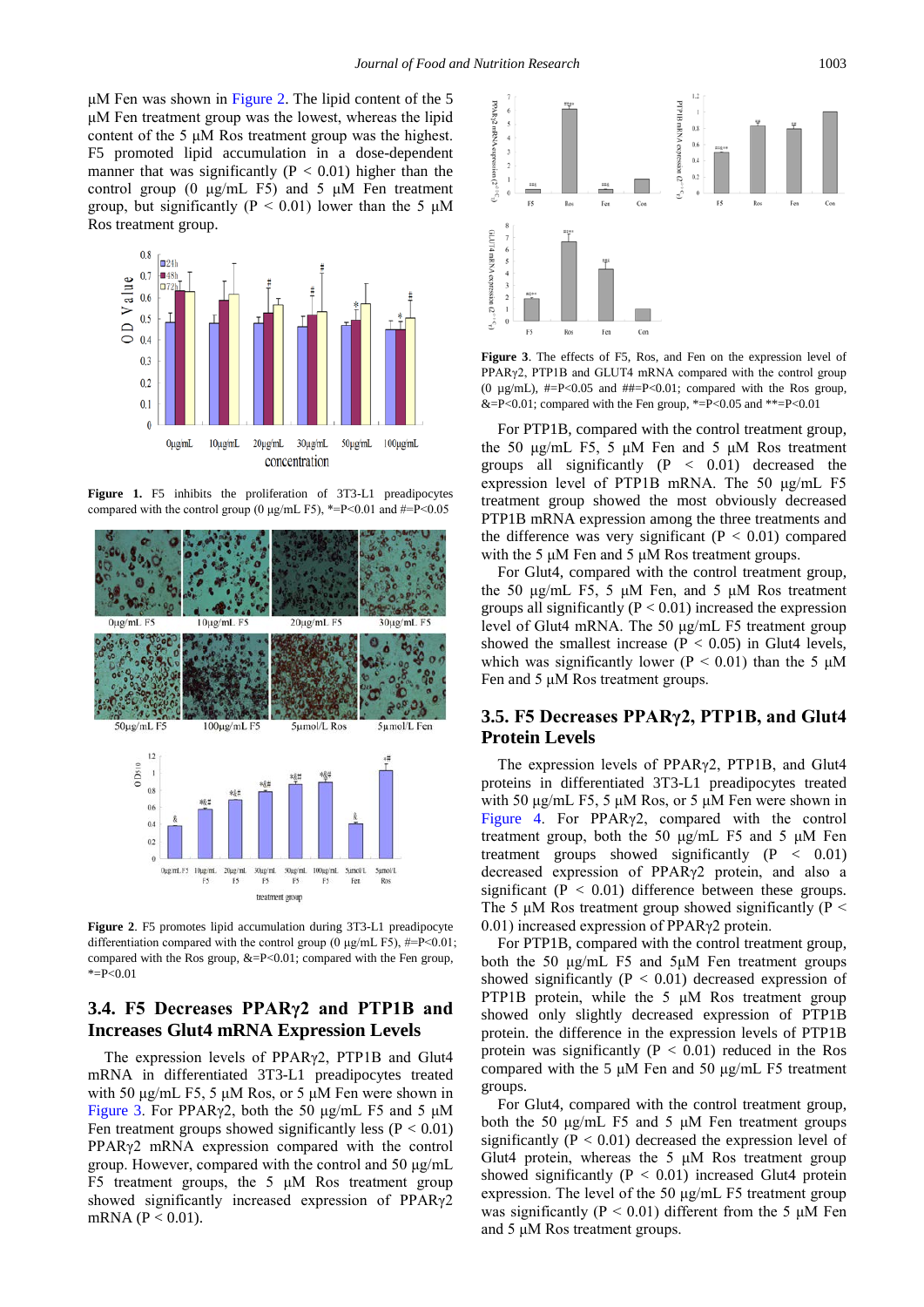<span id="page-4-0"></span>

**Figure 4**. The effect of F5, Ros, and Fen on the expression level of PPARγ2,PTP1B and GLUT4 protein compared with the control group (0 µg/mL), #=P<0.01; compared with the Ros group, &=P<0.01; compared with the Fen group, \*=P<0.01

# **4. Discussion**

Effectively inhibiting adipocyte proliferation is very important as it may allow for the prevention of diseases such as hypertension, type-2 diabetes, and dyslipidemia-a condition closely related to obesity and IR [\[17\].](#page-5-10) Currently, adipocyte proliferation and differentiation cannot be directly studied in vitro. The inhibitory effect on preadipocyte proliferation has been generally studied using pharmacological stimuli that could reduce or prevent preadipocyte differentiation into adipocytes. It was speculated that such drugs could inhibit adipocyte proliferation. Here, the inhibition of preadipocyte proliferation by F5 might represent a mechanism that can promote weight loss and consequently improve IR.

Adipocyte differentiation involves a series of changes in morphology and function of preadipocytes. This complicated process is regulated by conserved transcription factors, including PPARγ/Rxr heterodimers, C/EBP and adipocyte differentiation decision factor/sterol regulatory element binding protein 1 (Add1/Srebp1). PPARγ is thought to be one of the main transcription factors that regulate adipocyte differentiation [\[18,19\].](#page-5-11) The results showed that F5 significantly promoted lipid accumulation in cells during 3T3-L1 preadipocyte differentiation and also significantly lowered PPARγ2 mRNA and protein levels. However, the drug Ros, commonly used to treat IR, also significantly promoted lipid accumulation during 3T3-L1 preadipocyte differentiation, but markedly increased PPARγ2 mRNA and protein levels. Therefore, F5 promotes adipocyte differentiation by a different mechanism than Ros. Determining whether F5 regulates adipocyte differentiation and promotes lipid accumulation through mechanisms involving transcription factors other than PPARγ family members will require further research. However, the results showed that Fen slightly promoted lipid accumulation in 3T3-L1 adipocytes and significantly inhibited PPARγ2 mRNA and protein expression, which was similar to the effects of F5 on 3T3-L1 adipocytes. These findings indicated that the mechanisms of action of F5 and Fen on adipocyte differentiation could be similar. Some studies have reported that pu-erh tea may have a multiple effects on lipid and glucose metabolism [\[20\],](#page-5-12) resulting in the reduction of lipids, improved IR, and less cardiovascular disease [\[21\].](#page-5-13) PEF8 components isolated from the ethyl acetate layer of pu-erh tea can promote 3T3-L1 preadipocyte differentiation and the lipolysis of mature 3T3-L1 adipocytes [\[22\].](#page-5-14) Additionally, large molecular polymeric pigments isolated from fermented Zijuan pu-erh tea have some hypolipidemic effects and can significantly enhance Hsl mRNA expression in rat liver and adipose tissue, thereby increasing Hsl activity [\[23\].](#page-5-15) A previous study from the same authors showed that F5 could inhibit the activities of α-glycosidase and pancreatic lipase enzymes. Therefore, F5 may effectively reduce lipid content and hyperglycemia, while not causing the side effects associated with Ros and Fen. Testing this hypothesis will require additional study, including measurements of the expression of other genes and proteins, especially cytokines, related to the regulation of glycolipid metabolism in adipocytes.

Fatty acids connection protein (AP2), phosphoenolpyruvate kinase (PEPCK), glucose transporter 4 (Glut4), and insulin receptor are expressed because of the synergistic effects of PPARγ and C/EBPα during 3T3-L1 preadipocyte differentiation. Among them, research on Glut4 has mainly assessed the expression level of Glut4 and signal transduction pathways affecting Glut4 translocation; such research will be very important for selecting future drug targets. Many reports have shown that the expression level of Glut4 can be affected by many factors, such as physiological, pathological, and pharmacological effects [\[24,25,26\].](#page-5-16) Here, Ros could clearly promote the expression of Glut4 mRNA and protein, similar to the effects of thiazolidinediones [\[27\].](#page-5-17) Fen and F5 increased the expression level of Glut4 mRNA and decreased the expression level of Glut4 protein, which may be related to both transcriptional and posttranscriptional effects directed towards Glut4. It is known that Glut4 translocation can be regulated by the AMPK,  $Ca<sup>2+</sup>$ , and insulin signal transduction pathways. Among them, the insulin signal transduction pathway is the most important in adipocyte and muscle cells. Glut4 translocation and the absorption of glucose are greatly reduced when the insulin signal is weakened or blocked. Many factors can act on intermediates of the insulin signal transduction pathway to influence Glut4 translocation [\[28,30\].](#page-5-18) In addition, insulin signal transduction can be reduced by PTP1B [\[31,32,33\],](#page-6-0) which is a negative regulator of insulin signal transduction [\[34\]](#page-6-1) and will likely to become a new target for the treatment of type 2 diabetes and obesity. Overexpressing PTP1B in cells can significantly reduce Glut4 translocation to the cell membrane and the intake of glucose, which leads to postreceptor IR. This study showed that the expression level of Glut4 and PTP1B protein in cells treated with the Fen, F5, and Ros was clearly decreased. Additionally, Fen could improve IR by reducing blood fat and decreasing the expression of PTP1B protein, which accelerated Glut4 protein translocation to the cell membrane. Presumably, F5 may also decrease PTP1B protein expression and activate the insulin receptor signal to promote Glut4 translocation to the cell membrane and the intake of glucose. These activities may prevent or ameliorate diseases with post-receptor IR and deserve future exploration.

The significant suppression of FAS in the livers of rats fed pu-erh tea may occur through the downregulation of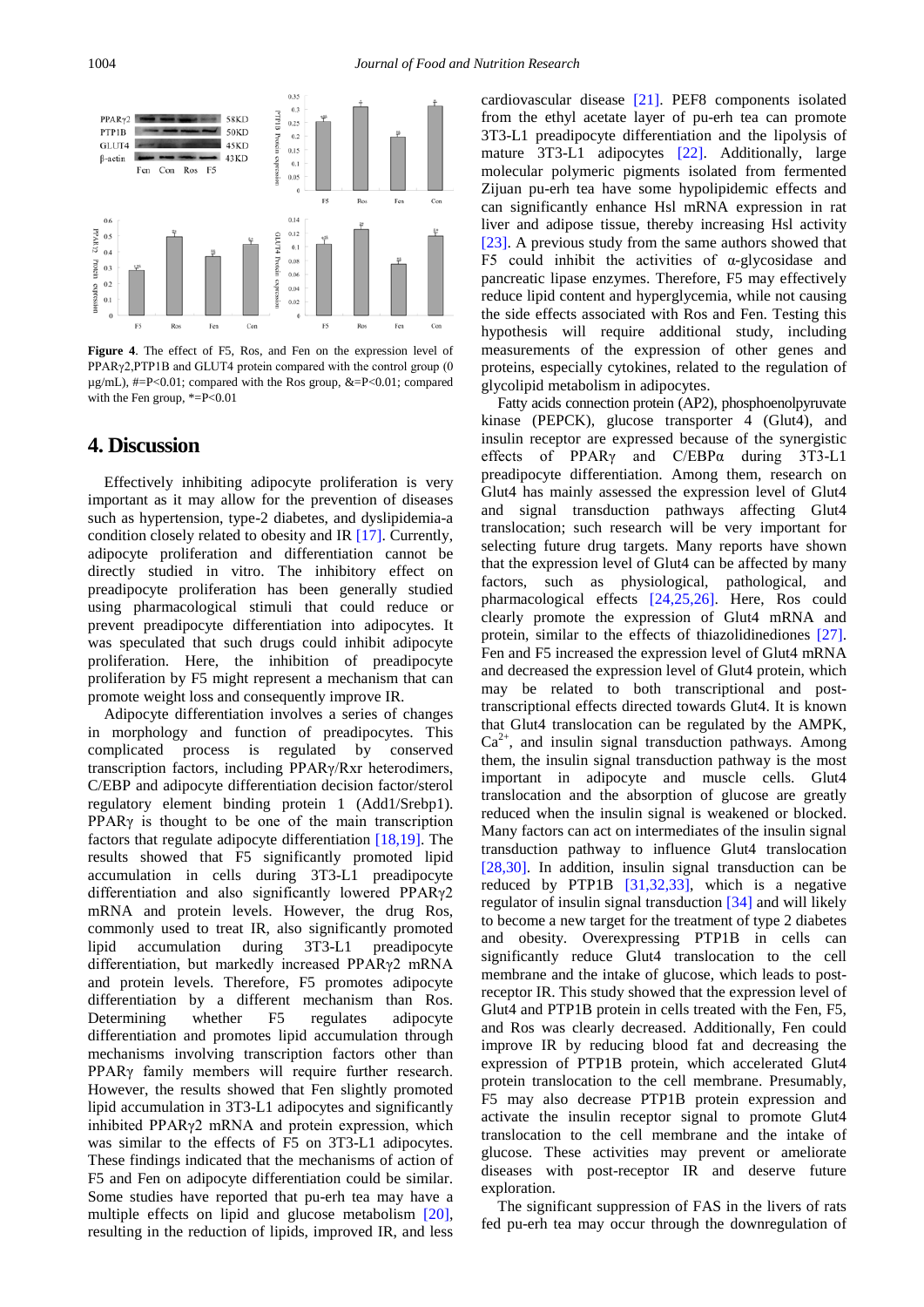the PI3K/AKT and JNK signaling pathways. Because the bioactive ingredients in pu-erh tea are different from green, black, and oolong tea, they may be related to polymer compounds generated during the fermentation process [\[35\].F](#page-6-2)raction 5 from the ethyl acetate extract of pu-erh tea showed hypolipidemic effects on the human hepatoma HepG2 cell line and contained EGCG and ECG hypolipidemic ingredients [\[36\].](#page-6-3) In this study, the authors found that F5 contained a very low content of catechin and caffeine, but the total tea polyphenol was as high as 56.28%. Therefore, determining whether F5 contains specific polyphenols with bioactivity and its mechanism will require further research.

# **5. Conclusion**

F5 can inhibit 3T3-L1 preadipocyte proliferation, which may be the reason why F5 can reduce obesity and improve IR without causing adipocyte accumulation. It has been suggested that F5 may be suitable for the prevention or treatment of metabolic diseases related to obesity and IR. Compared with control sample, F5 promoted lipid accumulation in a dose-dependent manner during 3T3-L1 preadipocyte differentiation, but the lipid accumulation effect of F5 on 3T3-L1 preadipocytes was lower than Ros. F5 may act to maintain a reasonable lipid metabolism balance by decreasing PPARγ2 mRNA and protein expression, and may decrease PTP1B protein expression allowing the activation of insulin receptor proteins to promote Glut4 translocation to the cell membrane and glucose intake. Together, these activities may improve IR and prevent metabolic syndrome.

## **Acknowledgement**

This project was supported by the National Natural Science Foundation of China (Grant Number 31370692 and 31370691).

# **References**

- <span id="page-5-0"></span>[1] Kuo, K.L., Weng, M.S., Chiang, C.T., Tsai, Y.J., Lin-Shiau, S.Y. and Lin, J.K, "Comparative studies on the hypolipidemic and growth suppressive effects of oolong, black, pu-erh, and green tea leaves in rats," *J Agric Food Chem*, 2: 480-489. 2005.
- <span id="page-5-1"></span>[2] Zhou, H.J., Gong, J.S., Wang, X.Y., Mi, M. and Yang, K, Yunnan *Pu-erh Tea*, Kunming, Yunnan Science and Technology Press, 2004.
- <span id="page-5-2"></span>[3] Zhao, X., Qian, Y., Zhou, Y.L., Wang, R., Wang, Q. and Li, G.J, "Pu-erh tea has in vitro anticancer activity in TCA8113 cells and preventive effects on buccal mucosa cancer in U14 cells injected mice in vivo," *Nutr Cancer*, 66(6): 1059-69. 2014.
- [4] Zheng, X.N., Wang, X.W., Li, L.Y., Xu, Z.W,, Huang, H.Y., Zhao, J.S., Zhang, D., Yin, X., Sheng, J. and Tang, J.T, "Pu-erh tea powder preventive effects on cisplatin-induced liver oxidative damage in Wistar rats," *Asian Pac J Cancer Prev*, 15(17): 7389- 94. 2014.
- [5] Shimamura, Y., Yoda,M., Sakakibara, H., Matsunaga, K. and Masuda, S, "Pu-erh tea suppresses diet-induced body fat accumulation in C57BL/6J mice by down-regulating SREBP-1c and related molecules," *Biosci Biotechnol Biochem*, 77(7): 1455- 60. 2013.
- [6] Wu, C.W., Yen, C.Y., Wang, B.S., Chiu, C.K., Yen, W.J., Chang, L.W. and Duh, P.D, "Antimutagenic and antimicrobial activities of pu-erh tea," *Food Sci Techno*, 3: 506–512. 2007.
- [7] Zhou, H.J., Mi, M., Han, J., Li, J.H. and Ai, T, "The effective mechanism advancement of the pu-erh tea," *Cha Ye*, 29: 75-779. 2003.
- <span id="page-5-3"></span>[8] Grundy, S.M, "Metabolic syndrome: a multiplex cardiovascular risk factor," *J Clin Endocrinol Metab*, 2: 399-404. 2007.
- [9] Kahn, S,E. and Hull, R.L, "Utzschneider KM, Mechanisms linking obesity to insulin resistance and type 2 diabetes," *Nature*, 7121: 840-846. 2006.
- [10] Rutter, M.K., Meigs, J.B., Sullivan, L.M., D'Agostino, R.B. and Wilson, P.W. "Insulin resistance, the metabolic syndrome, and incident cardiovascular events in the Framingham offspring study," *Diabetes*, 11: 3252-3257. 2005.
- <span id="page-5-4"></span>[11] Zhu, Q., Clifford, M.N., Mao, Q.L., Deng, F.M, "Comparative Study on the Components of Pu'er Tea and Fu-Brick Tea with Black Tea by LC-MS," *J Tea Sci*, 26(3): 191-194.2006.
- <span id="page-5-5"></span>[12] Yang, X.H., Wang, L.L., Huang, J.A., Wu, W.L. and Liu, Z.H, "Preliminary Study on Fractions and Correlative properties of Theabrownin from Pu-erh Tea," *J Tea Sci*, 3:187-194. 2011.
- <span id="page-5-6"></span>[13] Zhong, L, *Physicochemical analysis of tea quality*, Shanghai, Shanghai science and technology press, 1989.
- <span id="page-5-7"></span>[14] Yao, Y.J, *Study on extraction, isolation, purification, structure identification and immune activity of polysaccharide from fruiting body of Coprinus comatus (Mull.:Fr.) Gray*, Nanjing Agricultural University, 2007.
- <span id="page-5-8"></span>[15] Yuan, Y.S., Zhu, W.H. and Chen, J.H, *Biochemical experiment*, Beijing, higher education press, 1998.
- <span id="page-5-9"></span>[16] Wang, K.B., Liu, Z.H. and Huang, J.A, "Studies on preparing theaflavins from oxidation of tea catechins in vitro," *J Tea Sci*, 1: 53-59. 2004.
- <span id="page-5-10"></span>[17] James, W.P., Rigby, N. and Leach, R, "Obesity and the metabolic syndrome: the stress on society," *Ann N Y Acad Sci*, 1083: 1-10. 2006.
- <span id="page-5-11"></span>[18] Feve, B, "Adipogenesis: cellular and molecular aspects," *Best Pract Res Clin Endocrinol Metab*, 4: 483-499. 2005.
- [19] Bluher, S., Kratzsch, J. and KIess, W, "Insulin-like growth factor l, growth hormone and insulin in white adipose tissue," *Best Pract Res Clin Endocrinol Metab*, 4: 577-587. 2005.
- <span id="page-5-12"></span>[20] Song, L.B, *Study on Pharmacological Function Evaluation and Active Substances of Chinese Dark Tea*, Hunan Agricultural University, 2008.
- <span id="page-5-13"></span>[21] Sun, L.X. and Liu, Z.H.Q, "*Resisting Arteriosclerosis of Pu-erh Tea, Chinese tea International Academic Aymposium on Chinese Pu-erh Tea in 2002,*" Yunnan People's Publishing House. 309-317. 2002.
- <span id="page-5-14"></span>[22] Jie, G.L, *Study on Antioxidation and Reducing Weight of Pu-erh Tea*, Zhejiang University, 2008.
- <span id="page-5-15"></span>[23] Wang,Q.P., Peng, C.X., Gao, B. and Gong, J.S, "Influence of large molecular polymeric pigments isolated from fermented Zijuan tea on the activity of key enzymes involved in lipid metabolism in rat," *Experimental gerontology (Exp Gerontol)*, 9: 672-679.2012.
- <span id="page-5-16"></span>[24] Mingrone, G., Rosa, G., Rocco, P.D., Manco, M., Capristo, E., Castagneto, M., Vettor, R., Gasbarrini, G. and Greco, A.V, "Skeletal muscle triglycerides lowering is associated with net improvement of insulin sensitivity, TNF-α reduction and GLUT4 expression enhancement," *Int J Obes Relat Metab Disord*, 9: 1165-1172. 2002.
- [25] MacLean, P.S., Zheng, D., Jones, J.P., Olson, A.L. and Dohm, G.L, "Exercise-induced transcription of the muscle glucose transporter (GLUT4) gene," *Biochem Biophys Res Commun*, 2: 409-414. 2002.
- [26] Ducluzeau, P.H., Perretti, N., Laville, M., Andreelli, F., Vega, N., Riou. J.P. and Vidal, H, "Regulation by Insulin of Gene Expression in Human Skeletal Muscle and Adipose Tissue. Evidence for Specific Defects in Type 2 Diabetes," *Diabetes*, 5: 1134-1142. 2001.
- <span id="page-5-17"></span>[27] Pessler, D., Rudich, A. and Bashan, N, "Oxidative stress impairs nuclear proteins binding to the insulin responsive element in the GLUT4 promoter," *Diabetologia*, 12: 2156-2164. 2001.
- <span id="page-5-18"></span>[28] Perrini, S., Natalicchio, A., Laviola, L., Belsant,i G., Montrone, C., Cignarelli, A., Minielli, V., Grano, M., De Pergola, G., Giorgino, R. and Giorgino, F, "Dehydroepiandrosterone Stimulates Glucose Uptake in Human and Murine Adipocytes by Inducing GLUT1 and GLUT4 Translocation to the Plasma Membrane," *Diabetes*, 1: 41-52. 2004.
- [29] George, S., Rochford, J.J., Wolfrum, C., Gray, S.L., Schinner, S., Wilson, J.C., Soos, M.A., Murgatroyd, P.R., Williams, R.M., Acerini, C.L., Dunger, D.B., Barford, D., Umpleby, A.M., Wareham, N.J., Davies, H.A., Schafer, A.J., Stoffel, M., O'Rahilly,